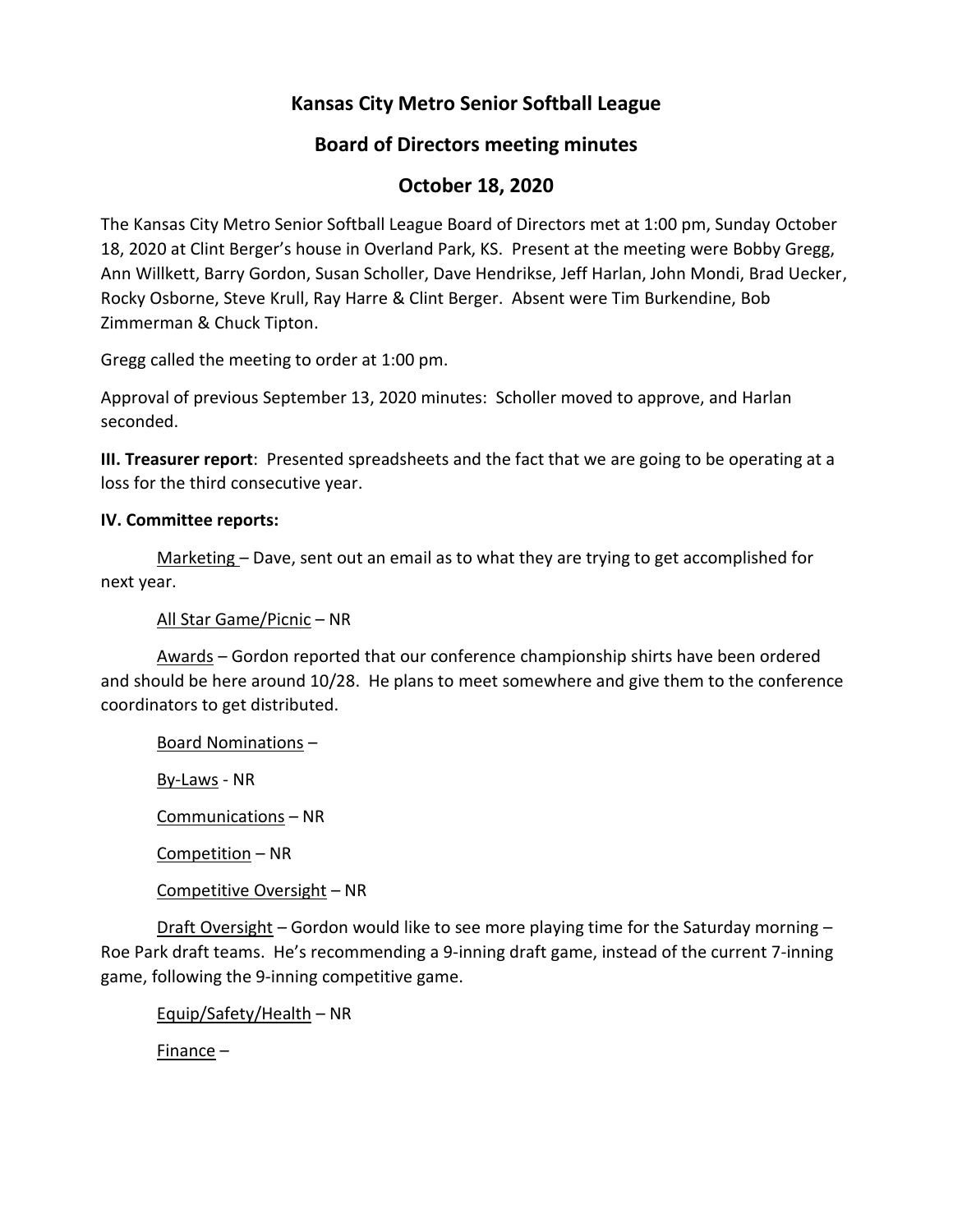Long Range Plan – Hendrikse had a meeting with KC Crew, and will have a follow up in December, to see if they can help us as we attempt to continue to expand and grow. He has a possible connection with the Royals.

Membership/Dues – NR Mission Statement - NR New Members/Welcome – NR Ratings – NR Rules – NR Special Projects – NR Sportsmanship – NR Tournament – NR Umpires – NR

## **VI. Old Business:**

- A. Board Election Mailer Status Mondi presented a printout of what our election mailer would look like. Our current suggested annual membership meeting date is December 5, 2020. All mailed in votes need to be received by Thursday December 3, 2020. Online votes will also have to be completed by midnight on that same Thursday. This is so all votes can be counted on Friday – December 4. Mail-in votes will be arranged to be mailed to Ann Willkett. There was a motion to add an at-large nominee, Tom White, to the ballot to run for the board. Motion passed 7 to 6 (with proxy vote).
- B. Update on 2021 softball order Berger let us know we purchased \$9,385.00 worth of balls for 2021 season. This year's cost per dozen has increased by \$9.00 from just two years ago.
- C. Website Banner change update Hendrikse talked to Karen Riffle about a couple of different options for the banner. When they have something available, they will present it to us.
- D. Results of Marketing table at Penn Valley Grand Slam tournament Hendrikse handed out about 10 brochures.
- E. Annual meeting format (Zoom, Microsoft Teams, etc.) With the ongoing presence of Covid-19, an in-person meeting does not present itself as a viable option for this year's annual membership meeting. So, Hendrikse & Scholler are to look into whether or not a virtual meeting could accommodate our size membership, and if it could happen at either of their offices. We will look at the agenda at a later date.
- F. Manager Survey Status Berger reported that, so far, about 6 or 7 mangers have responded.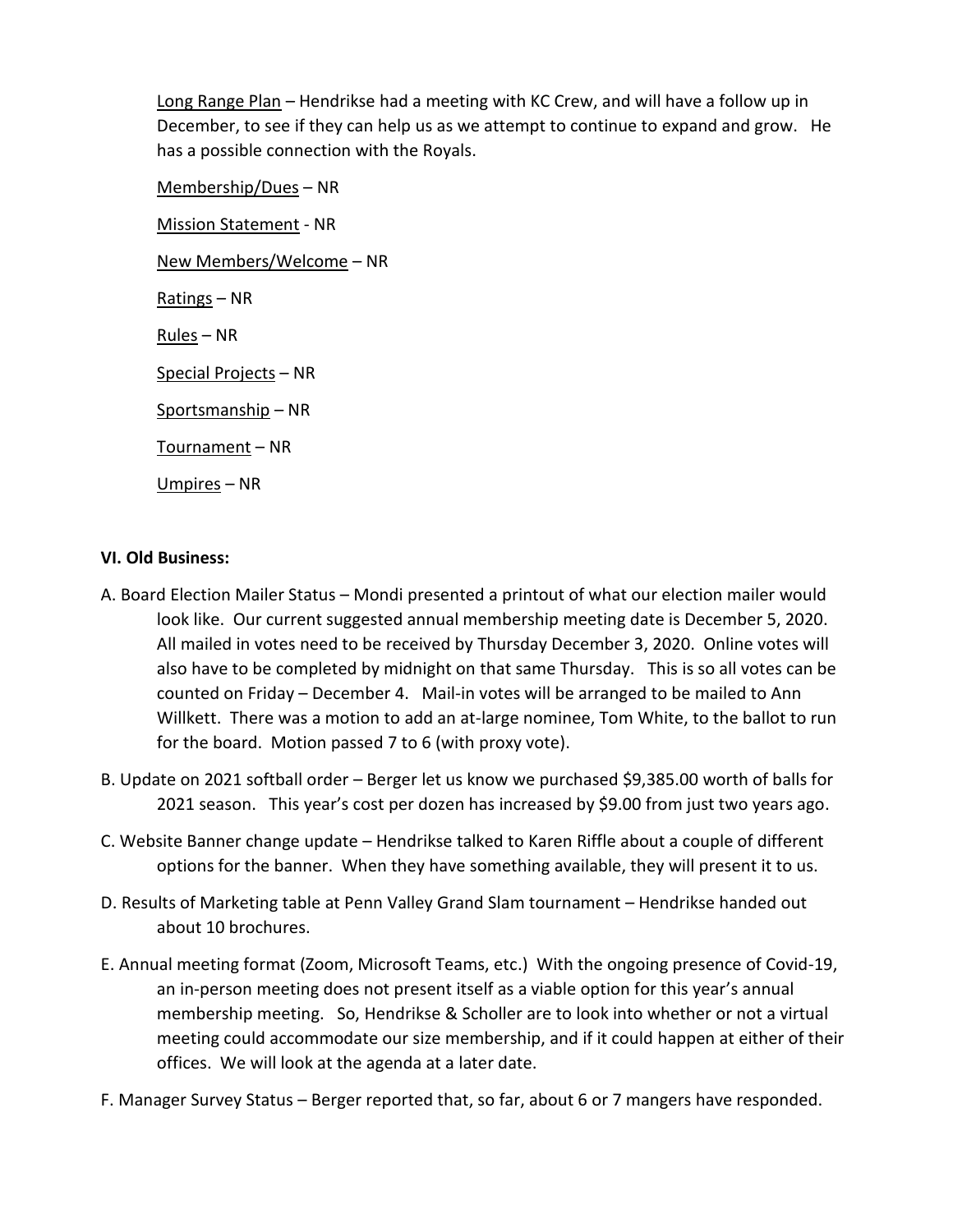- G. 2021 Tournament plans We had finally gotten the Wes Weddle tournament moved to a July date in 2020, which did not conflict with any other area tournament. Then Covid hit and the board voted to allow SSUSA to oversee it. It turns out Randy Rowe has now secured that week's date for 2021 for a tournament he's, reportedly, calling the Midwest Qualifier. We, therefore, have to discuss agreeing on an alternate date, and possible alternate location, for the Wes Weddle. Current discussion centered around May 20-23, 2021 at Black Bob.
- H. SSUSA team insurance update Harre reported that there is really no benefit for us to purchase our league team insurance thru SSUSA. Harre got this information from Fran Dowell, in writing. He would like the authorization to obtain a quote from other insurance policy companies for comparison purposes. Motion Passed  $13 - 0$  (with proxy vote).
- I. Directors & Officer's Liability policy update Harre indicated us having the opportunity to purchase a Directors and Liability insurance policy for \$450.00 per year for \$1,000,000.00 coverage. It would protect our board members and directors. It would be thru West Bend Mutual. They do not require individual financial information from the members/directors. Harre made a motion that we purchase, from West Bend mutual, a \$1,000,000.00 dollar liability policy for the directors and officers, seconded by Berger. Motion passed 13-0 (with proxy vote).
- J. Need/desire to retain competition committee Berger made a motion to eliminate the Competition Committee – due to the fact that the Player/Team Ratings Committee criteria/parameters now addresses what the Competition Committee used to cover. Seconded by Gordon. Motion passed  $13 - 0$  (with proxy vote).
- K. Membership dues increase or cost cutting plan A lengthy discussion ensued as to how we go about reversing our current deficit course. We are on the verge of losing money for the 3<sup>rd</sup> year in a row. Over these past few years, we've voted to provide Lifetime membership dues benefit to all 75+ year old members once they pay at least one year of dues at the age of 75. We're now providing Ambassador Jackets to all members who have been a KCMSSL member for 20 years. We've increased or annual awards categories. All of this has been added on top of increased costs for the "free" 1 dozen softballs we provide to each team for each session of play each year; our annual All-Star Games/Picnic; storage unit; offsetting of each team's annual team insurance; charitable contributions, website/membership database cost/maintenance, etc. As a board, we'd prefer not to increase membership dues, but we could offset part of our deficit by having teams pay full price for their team insurance. Ultimately, the focus turned to where we could realize our biggest gain towards reversing our present trend – which is the cost of our softballs. Harre made a motion to have competitive teams pay for their own balls. That motion was seconded by Osborne. Passed 12-0-1 (with proxy vote). Harre then made a motion for the Draft conferences pay for their own balls as well. Seconded by Hendrikse. Passed 12-0-1 (with proxy vote).